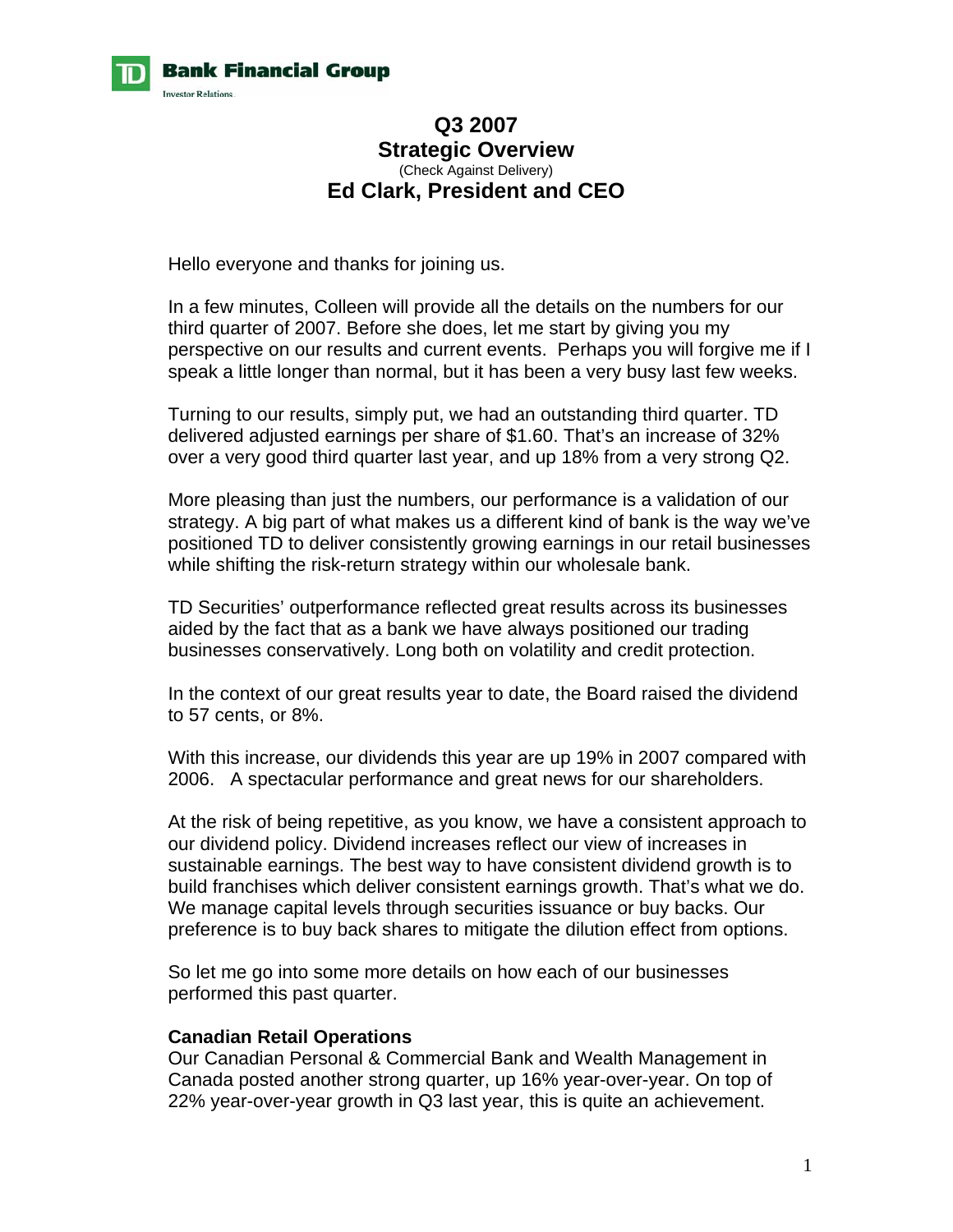

**Investor Relations.** 

## **Bank Financial Group**

Looking at TD Canada Trust specifically, 9% revenue growth in that business represents continued broad-based strength.

Following up on last quarter's great expense performance, expenses grew by just 1% in Q3 to create outstanding operating leverage of 8%. This performance delivered an efficiency ratio of 50% - an amazing achievement. Looking out we expect to see our revenue / expense gap to move more closely in line with our 3% paradigm.

Canadian Wealth Management kept up its impressive track record with another very strong financial performance. Increased volumes in the mutual fund, discount brokerage and advice-based businesses all contributed to bottom line growth.

The continuing investments we're making to build out our advice channels and mutual funds keep proving that we can grow earnings while creating solid growth opportunities for the future.

Again, even more important to us than the numbers is our focus on franchise building. TD Canada Trust leads in the service and convenience brand space in Canada. We continue to reinforce that brand by increasing our branch hours even further. This fall, over 800 TD branches across Canada will be open at least 62 hours a week, including 8am to 4pm every Saturday.

As we like to say - open at 8, six days straight – ain't that great!

In simple terms, our branches will be open more than 50% longer on average than the other four large Canadian banks. When you couple longer branch hours with our leadership position in on-line banking you get a retail banking franchise that delivers exceptional customer service -around the clock, every day of the year.

#### **Wholesale Bank**

Turning to Wholesale. We had a record quarter, up 41% over last year. This result significantly exceeded our expectations and was different from the seasonal slowdown we typically see in the third quarter.

The pace of progress that we're seeing in building a great franchise is wonderful validation for the hard work that's gone into moving it to where we are today. We continue to solidify our position as a top 3 dealer in Canada.

We expect our fourth quarter will resume more normalized performance consistent with last year which, as you know, is usually our weakest quarter.

Given recent activity in the capital markets, I want to make some general comments about our Wholesale bank. As you know, we repositioned TD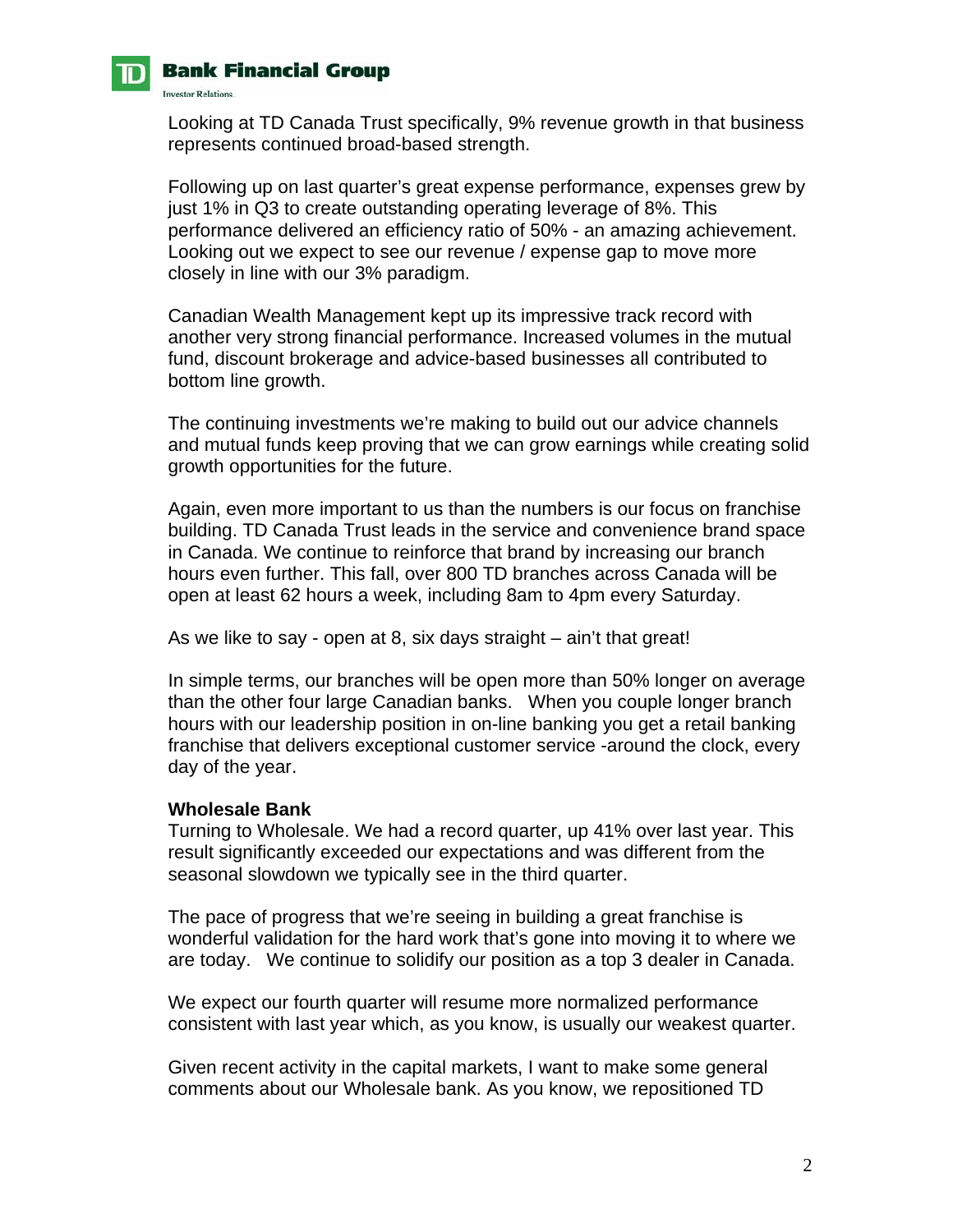

## **Bank Financial Group**

**Investor Relations.** 

Securities to get out of businesses where the risk is not transparent because of illiquid markets and long tail or model risk. And this quarter was a perfect example of how our shareholders benefited from our business strategy.

But you cannot be in the wholesale business without taking risks. The issue is - what risks? In trading, as I have said, we are focused on transparent and liquid markets. For our domestic franchise businesses, we want to use our balance sheet strategically to support our clients - that's why we underwrite loan transactions.

As you can imagine, we have a rigorous process around underwriting. We watch the number of deals we do at any one time so if there is market disruption we won't be caught simultaneously with a number of deals. We ask ourselves a simple question – if we need to, would we be happy to hold this credit to term. And finally, we stress test our decisions to see what it would cost us after fees to exit in a tough market - if we don't want the single name concentration.

Normally we don't comment on specific deals but I will make some comments about BCE because elements of it are in the public domain. However, please bear in mind that because the deal is in progress we won't be able to talk about many of the details.

The BCE deal is a landmark transaction and we're proud to be playing such a key role. This deal is completely consistent with our wholesale strategy to build out our franchise businesses and furthers our goal to be a top 3 dealer in Canada. We subjected it to the same standards as all our deals.

BCE is a good example of our risk approach in action – we will take risk when the risks are transparent – when we can understand and measure those risks. While it is a relatively large underwriting, we consider the credit risk for BCE to be acceptable for a major Canadian diversified market leader in this industry and are comfortable with the risk.

As to our overall position - how are we feeling today? Very comfortable. We have a limited underwriting portfolio, and we do not see it posing significant earnings risk going forward. Nor do we see ourselves pulling back from aggressive support for our clients.

#### **U.S. Operations**

Looking at our U.S Operations, we saw solid contributions from both TD Banknorth and TD Ameritrade.

TD Banknorth said they were going to earn \$108 million, and they delivered right on track with \$109 million – even with a much stronger Canadian dollar. A terrific result.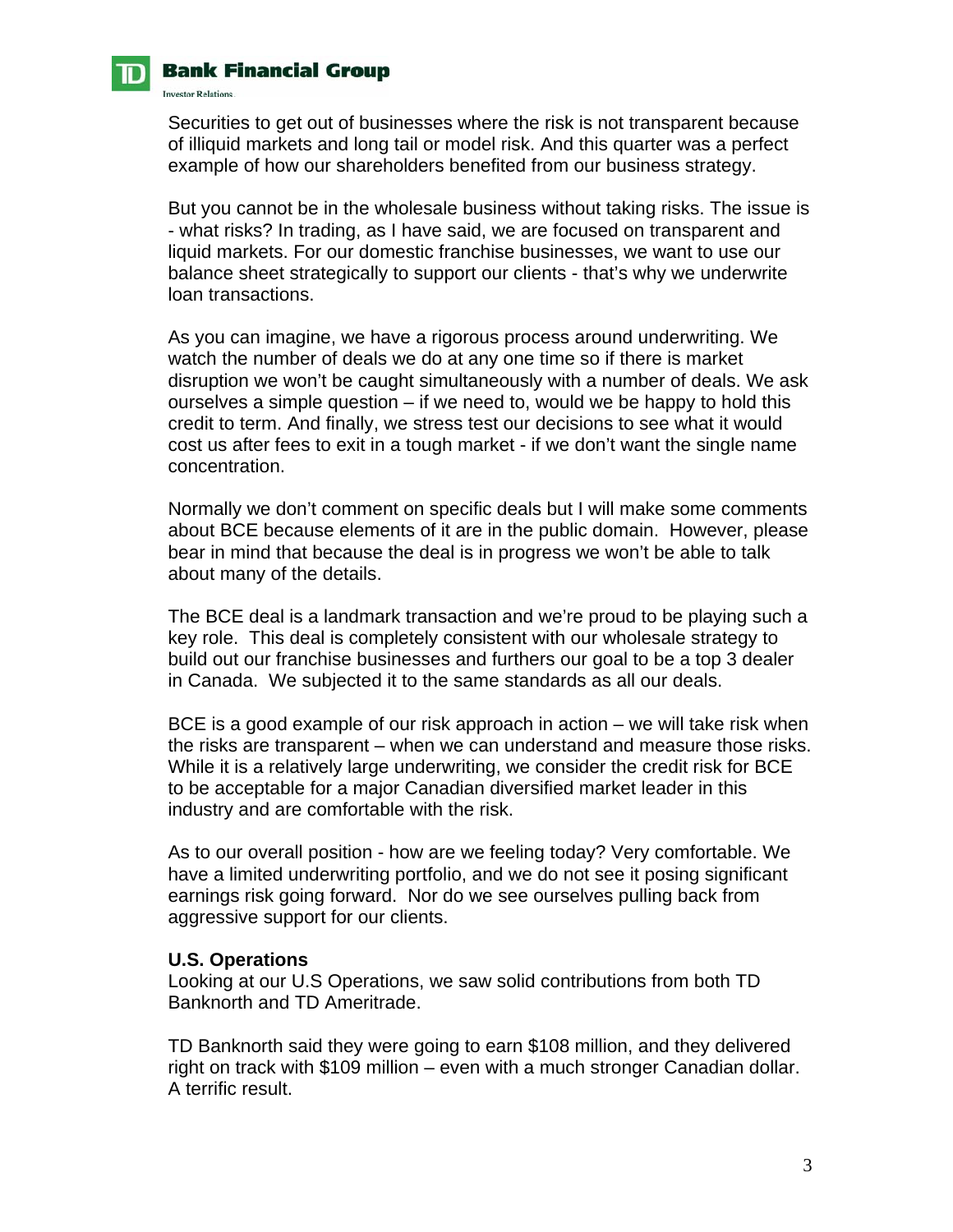

**Investor Relations.** 

## **Bank Financial Group**

We know there's still lots more to be done at TD Banknorth and we're continuing to drive forward to ensure we meet our organic growth objectives.

At TD Ameritrade – they delivered exactly what they said they would.

They successfully moved TD Waterhouse customers to the TD Ameritrade platform and are removing costs from their operation. They're now focused on their long-term potential to grow organically and deliver value to their shareholders.

Current market turmoil has underscored the superiority of the TD Ameritrade business model.

For example, with regard to TD Ameritrade's banking relationship with TD Bank USA, TD Ameritrade gets its net spread, with no costs, no capital, and no risk. Their risk adjusted return is dramatically higher than if they had their own bank. The result for TD Ameritrade is a superior expense ratio, a higher ROE, and a better multiple.

In addition, TD Ameritrade has access to the full suite of banking products of one of the top 10 banks in North America at similarly attractive terms. TD Ameritrade can be a pure play brokerage firm with resulting P/E while still offering the appropriate set of banking products.

Great for all TD Ameritrade shareholders.

There continues to be a number of rumours concerning possible deals with respect to TD Ameritrade. Let me underscore points TD Ameritrade and we have made in the past, without commenting on any specific situations - which would be inappropriate.

It will be the TD Ameritrade Board that will decide to make an acquisition.

TD is totally supportive of an acquisition that management and the board view as right in time, right in strategy and create value for all shareholders; indeed the governance terms we have with TD Ameritrade specifically provide for the opportunity for TD Ameritrade to make acquisitions using shares which would dilute our stake and provides us with adequate time to bring us back to our 39.9% ownership limit.

The key issues are strategic.

Joe Moglia has made clear - on many occasions - that he recognizes the value of consolidation opportunities - but the issues are complex. Specifically, Ameritrade before the TD Waterhouse acquisition and TD Ameritrade since, have consistently followed a pure play brokerage strategy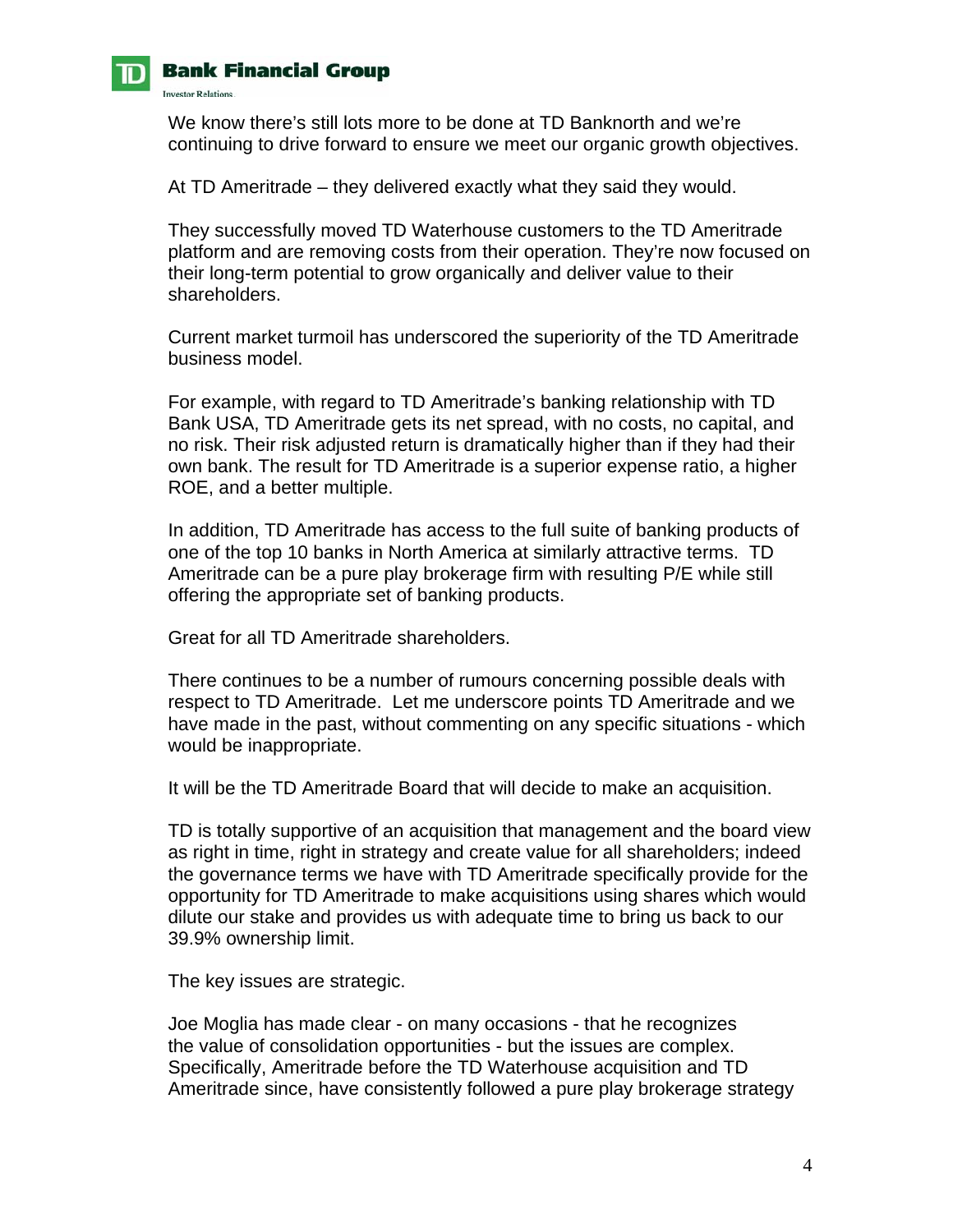### **Bank Financial Group**

**Investor Relations.** 

that focused on moving from a pure transaction player to one which also gathers assets from long term investors. This strategy has proven to be very successful.

TD Ameritrade remains open to pursuing acquisitions which enhance shareholder value and continuing to try to find ways in which to deal with any issues that may arise in order to unlock opportunities. TD will support them in doing so.

#### **Closing**

Let me close by commenting on the current financial market turmoil. While no one likes to see this degree of disruption, there is a positive side benefit. The market has been moving in recent years to underprice risk, allow excessive leverage and over-reward unproven structures with significant illiquidity. We moved aggressively out of these areas – both on our own balance sheet, and in areas where we had fiduciary responsibility. Re-pricing risks to reflect more accurately the risk-reward tradeoff will ultimately be a good thing, however painful in the short run.

I would also like to briefly address the issue of non-bank sponsored Asset Backed Commercial Paper conduits. The Canadian banks have worked together to stabilize issues in the Canadian market and we are working proactively with our customers adversely affected by these events

So let's look at TD in light of these market conditions. While repositioning the bank may have helped us avoid some of the most immediate impacts of the turmoil, we are not immune to the knock-on effects if market turmoil slows capital market activity, or feeds into a slower economy.

Our business mix will be a strong positive and our relative performance should be quite good. But a major slowdown would produce slower earnings growth. So far we haven't seen it in either our retail or commercial lending businesses – indeed, the net result has been positive for on-line discount brokerage businesses – but the risks are there.

My own view is that the deleveraging of the system and the re-pricing of risks will take some time to work through. But capital markets are well capable of doing so and, over time, as more information comes out, the market will begin to differentiate the players and better understand who is and is not at risk. We will likely see a somewhat slower economy in 2008, but I don't see a dramatic fall-off.

In this kind of scenario, TD will continue to perform well.

With that, I'll turn things over to Colleen